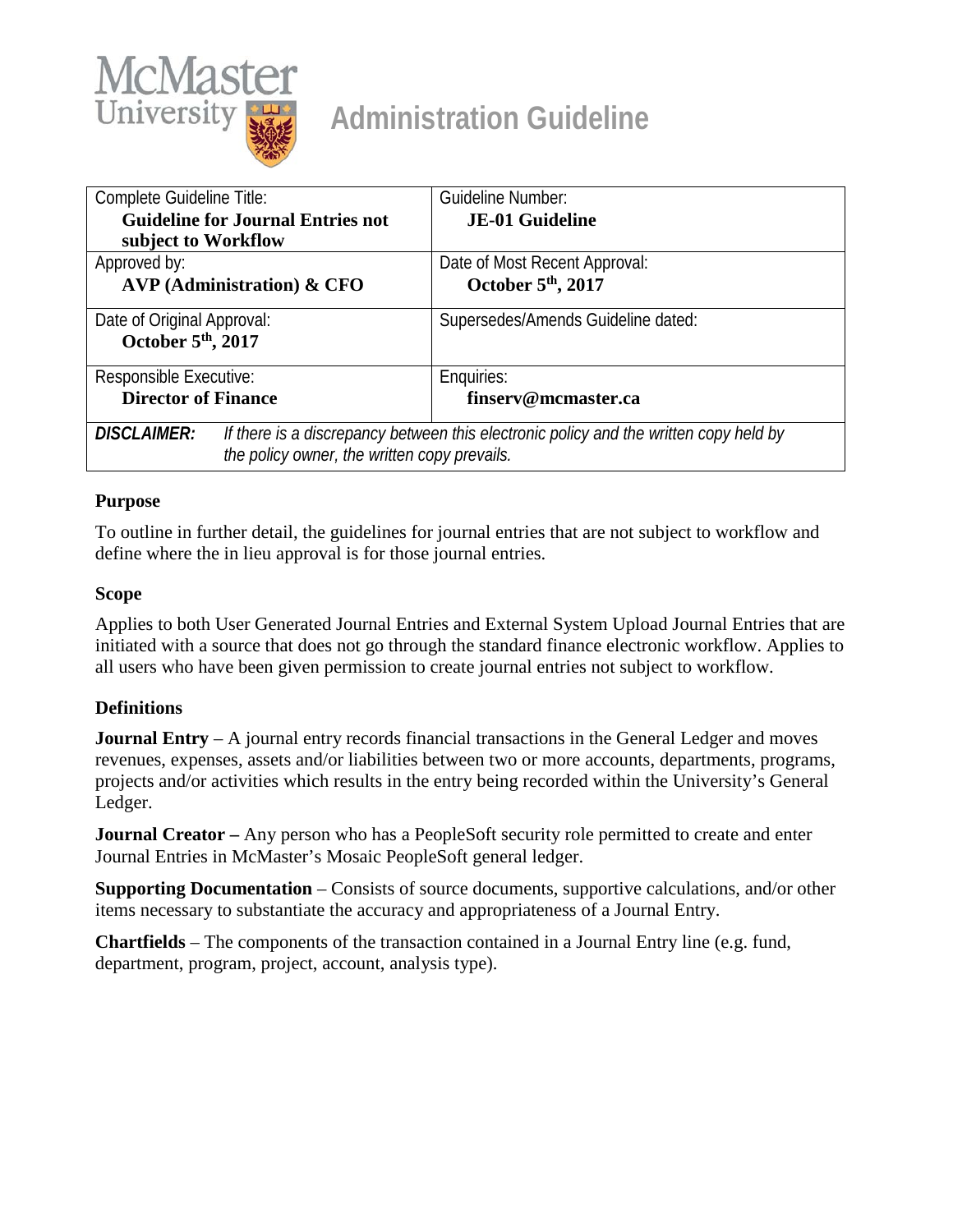October  $5<sup>th</sup>$ , 2017

#### **Guideline**

Journal entries that are not subject to the system workflow approval process fall into one of three categories:

## 1. **Internal Charges**

Typically, mass/multiple line journals where an initiating department is charging several other departments. In this situation pre-approval (e.g. signed evidence) must exist that indicates department/program/project owner has approved supplies/service and amount being charged.

## 2. **For Revenue Allocations/Transfer of Fund/Recoveries/Accounting adjustments and corrections**:

Accounting adjustments that are necessary for proper financial management of department funds. These Journal Entries can be made by authorized users, typically accountants located in the centralized finance offices (Financial Services, University Research, Faculty of Health Science Research, Faculty of Health Sciences administration, Budgeting Services, etc.)

# 3. **External System Interface Journal Entries**:

Where an external software system interface posts charges directly to Chartfields provided to the issuing department and therefore does not have the ability to utilize the system workflow. In these cases, other forms of approval are in place.

The following chart outlines the journal entries that are currently approved as not subject to system workflow. These Journal Entries are reviewed periodically to ensure approval conditions are still being met and if any new entries need to be added.

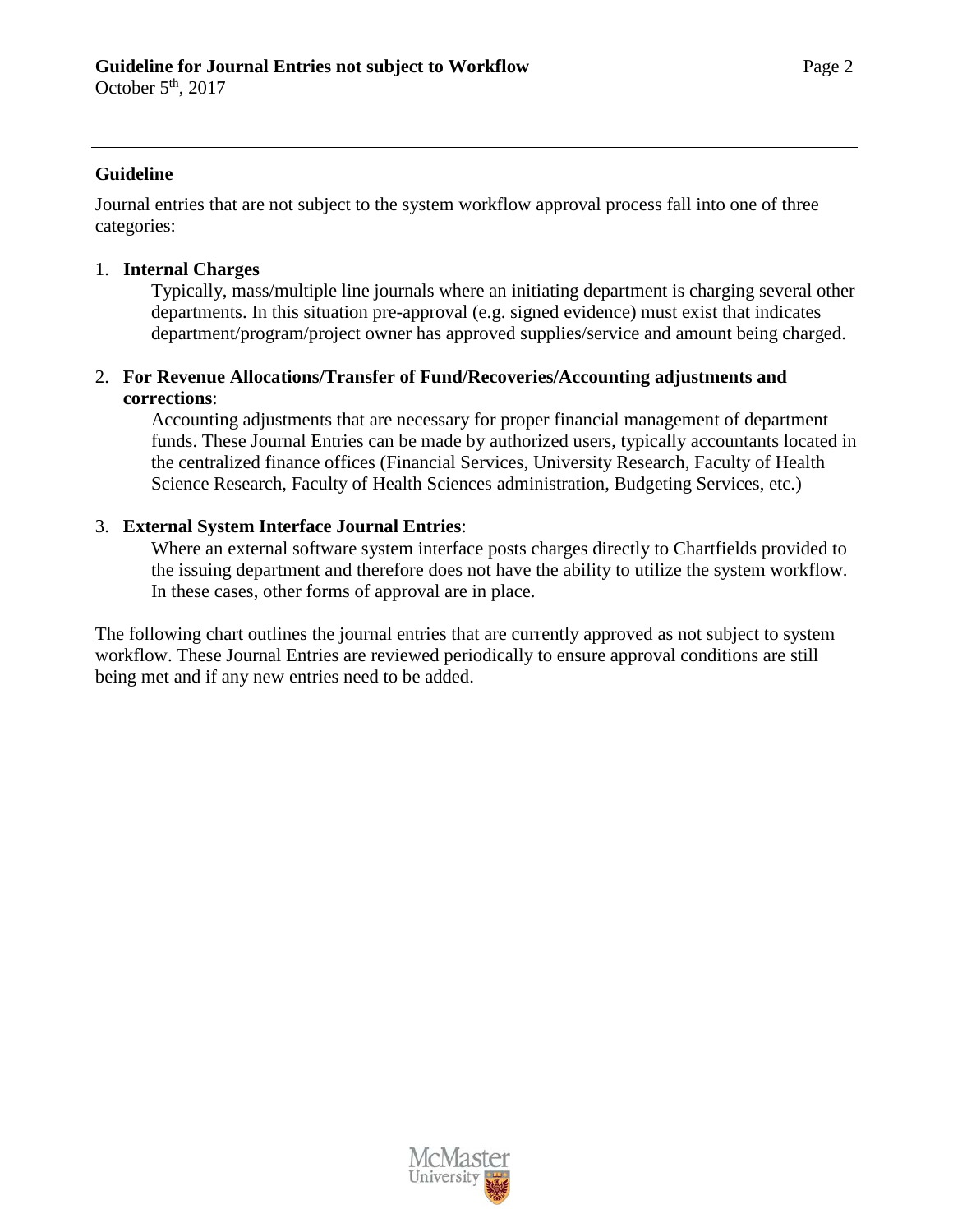# **Guideline for Journal Entries not subject to Workflow** Page

October  $5<sup>th</sup>$ , 2017

| <b>Submitting</b><br><b>Department</b> | <b>Description of Journal</b>                                         | <b>Description of Approval</b>                                                                                                                                                                                                                   | <b>Supporting Documentation</b>                                | <b>Workflow</b><br><b>Treatment Class</b><br>(note 1) |
|----------------------------------------|-----------------------------------------------------------------------|--------------------------------------------------------------------------------------------------------------------------------------------------------------------------------------------------------------------------------------------------|----------------------------------------------------------------|-------------------------------------------------------|
|                                        |                                                                       | <b>Category 1: Internal Charges</b>                                                                                                                                                                                                              |                                                                |                                                       |
| Hospitality                            | Caterease - catering event<br>charges                                 | Based on the orders from departments and the sales<br>contract with detailed items/charges (pdf file). Sales<br>contracts are always sent back to department prior to<br>delivery of the service, i.e. service is provided once<br>pre-approved. | Sales contracts                                                | B                                                     |
| Hospitality                            | Departmental Meal Card charges                                        | Departments submit a request form for a card.where<br>monthly spending credit limit and chartfields are<br>entered. The form comes approved by the<br>department/program approver.                                                               | <b>Request form</b>                                            | A                                                     |
| <b>Facilities</b>                      | Postage Charges                                                       | Approval is sending the item through the mail system.<br>High volume and extremely low dollar value make<br>system workflow impossible                                                                                                           | N/A                                                            | А                                                     |
| <b>Facilities</b>                      | Addressing                                                            | Formed filled out and signed by requestor before<br>charges applied                                                                                                                                                                              | <b>Request form</b>                                            | В                                                     |
| <b>Facilities</b>                      | <b>Facility Services Work Orders</b><br><b>Research Billing</b>       | Work order requestor enters chartstring in MM module                                                                                                                                                                                             | <b>MM Module</b>                                               | А                                                     |
| <b>Facilities</b>                      | <b>Keying Charges</b>                                                 | Key request form is submitted with signatures of<br>department owner or PI/Delegate.                                                                                                                                                             | <b>Request form</b>                                            | А                                                     |
| <b>Customs &amp; Traffic</b>           | Customs & Brokerage Fees                                              | Purchase of items incurring customs/brokerage fees<br>have already been approved via P.O./voucher<br>approval workflow. Also end user provides<br>authorization at time of customs release.                                                      | <b>Voucher Approval</b>                                        | А                                                     |
| <b>Customs &amp; Traffic</b>           | <b>Express Courier Charges</b>                                        | Goods that require rush courier charges after clearing<br>customs are pre-approved by the PI/Delegate<br>(research) or Department manager via email and use<br>the same chartstring as customs charges                                           | Email approval                                                 | А                                                     |
| CSU                                    | CSU charges/recoveries                                                | They receive chartstring via phone or email from<br>authorized department contact and enter into ticketing<br>system. No approval from the PI themselves for<br>research.                                                                        | <b>Ticketing system</b>                                        | B                                                     |
| Telecommunications                     | Long Distance/Phone Charges                                           | Each employee has own PIN code for LD charges<br>Validate the LD code issued to the 55/85 account is<br>being issued to a PI or Delegate - email goes out each Monthly Email approval for PI<br>month with details                               | Initial request for LD code.                                   | А                                                     |
| Telecommunications                     | Telephone equipment rental                                            | Approval for all operating is requesting the equipment.<br>Additional approval for the YEAR from Pl's/Delegates<br>for 55's/85's                                                                                                                 | Initial request for equipment.<br>Yearly email approval for PI | А                                                     |
| <b>McMaster Genomics</b><br>Facility   | FMF and MobixLab Sequencing,<br>Oligo Synthesis and BoiBar<br>Charges | Pre-approval for charges obtained from PI before<br>journal entry created to charge. Statement of charges<br>attached to journal entry. Scans of original order forms<br>available.                                                              | Order request forms and email<br>approval                      | А                                                     |
| <b>Brockhouse Institute</b>            | Brockhouse Institute Lab<br>Charges                                   | upfront approval obtained from the PI via email                                                                                                                                                                                                  | Email                                                          | А                                                     |
| <b>MPS</b>                             | <b>Fleet Sharp/Copier Charges</b>                                     | Online form submitted with employee information and<br>department including chartstring - for research<br>projects, PI or Delegate must sign off on the purchase<br>in advance                                                                   | Application Form and email                                     | A                                                     |

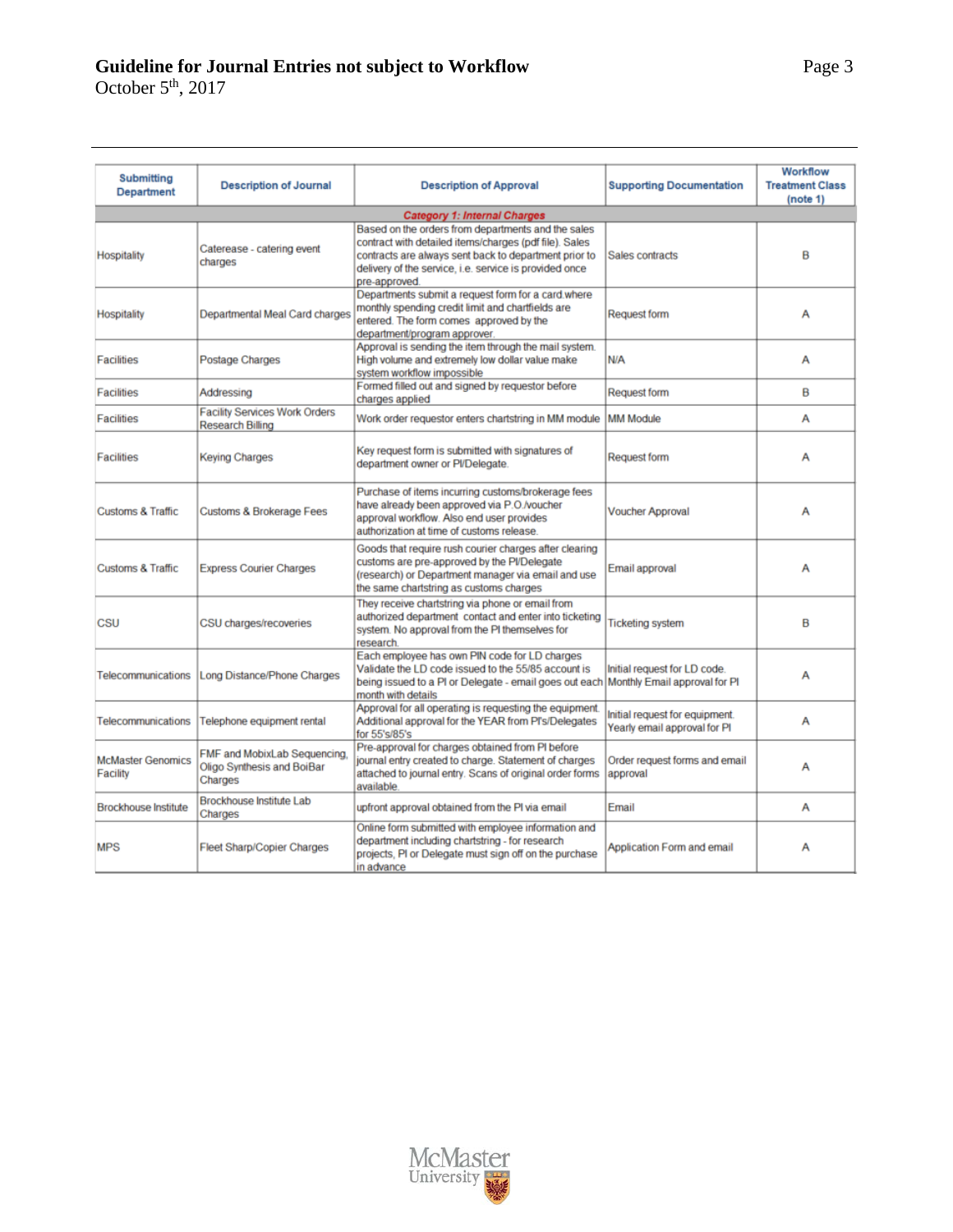# **Guideline for Journal Entries not subject to Workflow** Page 4

October  $5<sup>th</sup>$ , 2017

| <b>Submitting</b><br>Department                                | <b>Description of Journal</b>                                                      | <b>Description of Approval</b>                                                                                                                                  | <b>Supporting Documentation</b>                              | <b>Workflow</b><br><b>Treatment Class</b><br>(note 1) |
|----------------------------------------------------------------|------------------------------------------------------------------------------------|-----------------------------------------------------------------------------------------------------------------------------------------------------------------|--------------------------------------------------------------|-------------------------------------------------------|
|                                                                |                                                                                    | Category 2: For Revenue Allocations/Transfer of Fund/Recoveries/Accounting adjustments and corrections (including but not limited to)                           |                                                              |                                                       |
| <b>Financial Affairs</b>                                       | <b>Trust Unitization/Working Capital</b><br>Interest/Spending Allocation<br>(UNT)  | Rates supplied by Treasury office and calcluations<br>reviewed and approved by Senior Manager,<br><b>Accounting &amp; Financial Reporting</b>                   | Working papers                                               | A                                                     |
| University<br>Advancement                                      | Donations                                                                          | Disbursing donation revenue received - recorded in<br>separate advancement system                                                                               | Advancement system                                           | Α                                                     |
| <b>FHS/University</b><br>Research                              | All Overhead (including FICR)                                                      | Award documentation includes PI sign off on overhead<br>charges                                                                                                 | Award documentation                                          | A                                                     |
| <b>FHS</b>                                                     | HHS charges in general eg.<br>Allocation of Cab Charges,<br>printing, pharmacy, BB | splitting of shared/centralized costs - no upfront<br>approval evidence - currently bypassing for operating<br>only                                             | Internal Department cost sharing<br>agreements               | B                                                     |
| <b>FHS/University</b><br>Research                              | Salary Recoveries FHS and Univ<br>Research (incl CRC Salaries &<br><b>Benefits</b> | Award documentation includes PI sign off on salary<br>recoveries                                                                                                | Award documentation                                          | A                                                     |
| <b>FHS</b>                                                     | <b>AFP Balances interest</b>                                                       | To record interest earned/expensed for December<br>based on AFP balances as of November                                                                         | Agreement with AFPs - Policy                                 | А                                                     |
| <b>Central Finance</b>                                         | <b>Research Balances - interest</b><br>allocation                                  | Providing interest earned by research, not charges -<br>no approval required                                                                                    | Agreement for interest<br>payments in award<br>documentation | A                                                     |
| <b>Central Finance</b>                                         | <b>Clinical Practice Plans - interest</b><br>allocation                            | Providing interest earned by Clinical Practice Plans<br>with surplus, not charges - no approval required                                                        | Agreement with CPPs - Policy                                 | А                                                     |
| <b>FHS/University</b><br>Research                              | Revenue Allocation - Research                                                      | Award documentation includes PI sign off on revenue<br>allocations                                                                                              | Award documentation                                          | А                                                     |
| Central Finance                                                | <b>Entries related to Bank</b><br>Reconciliation                                   | <b>Accounting corrections</b>                                                                                                                                   | <b>Bank reconciliation records</b>                           | А                                                     |
| <b>AP Travel</b>                                               | Drafts & Wire Charges                                                              | Approval inherent in the P.O. or voucher using a<br>foreign currency                                                                                            | Banking service provider<br>statements                       | А                                                     |
| <b>FHS/University</b><br>Research, Financial<br><b>Affairs</b> | Research Project Chartfield<br>corrections                                         | Accounting corrections - approvals are based on<br>project id in many cases and sometimes incorrect dept Various<br>or fund is used                             |                                                              | А                                                     |
|                                                                |                                                                                    | Category 3: External System Interface Journal Entries                                                                                                           |                                                              |                                                       |
| <b>Bookstore</b>                                               | Bookstore charges                                                                  | Employee ID and chartstring is validated at cash<br>register. For project accounts, employee purchasing<br>must be a signing authority on the project           | POS system back up with<br>employee id recorded              | А                                                     |
| Parking                                                        | Parking fees - interface in<br>progress - currently using<br>spreadsheet journals  | Department fills out Parking application with<br>chartstring and manager approval                                                                               | Parking application                                          | А                                                     |
| <b>MPS</b>                                                     | Printing charges/orders                                                            | Online form submitted with employee information and<br>department including chartstring - for research<br>projects. PI must sign off on the purchase in advance | Application Form and email                                   | A                                                     |
| <b>Student Financial Aid</b>                                   | <b>McWork Program Funds</b><br>allocation                                          | Reimbursement of payroll expenses for McWork<br><b>Students</b>                                                                                                 | <b>Application for McWork</b><br>student(s)                  | A                                                     |
|                                                                | Note1: Class A - Not subject to system workflow for all funds                      |                                                                                                                                                                 |                                                              |                                                       |
|                                                                |                                                                                    | Class <b>B</b> - Not subject to system workflow for funds other than research                                                                                   |                                                              |                                                       |

The Journal Creator or department must still attach appropriate Supporting Documentation, as detailed above, for the charges in the Journal Entry and/or maintain the support in the department and ensure that the Supporting Documentation is readily available for administrative staff in other departments to verify charges. The Journal Creator or department must also be able to and willing to assist other departments to verify charges and correct errors.

Where Supporting Documentation cannot be provided by the initiating department and the receiving department is sure that the charge is not correct, the issuing department will be responsible to reverse the charge.